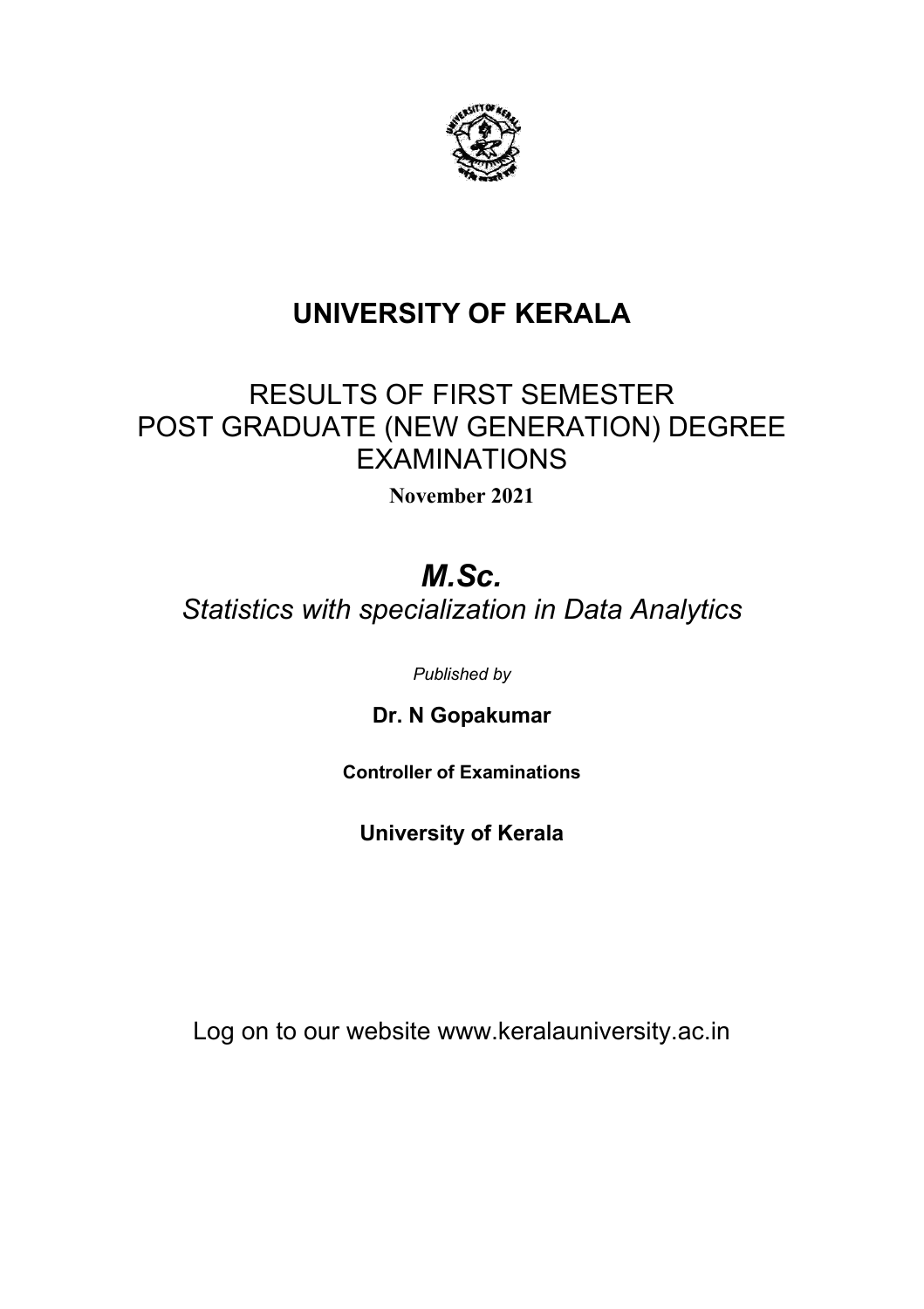#### *Results of First Semester PG (New Generation) Degree Examinations November 2021*

- 1. The following is the provisional list of successful candidates in the First semester PG (New Generation) Degree Examinations of M.Sc. Statistics with specialization in Data Analytics.
- 2. The total marks secured by each successful candidate are shown against the candidate code.
- 3. Originals of the qualifying certificates shall be forwarded to the University for verification of eligibility conditions. Mark lists will not be issued to those whose fees are not yet remitted to the University.
- 4. The mark lists will not be issued to the candidates in respect of whom there are defects to be rectified and whose fees are due although their results have been provisionally released now.
- 5. Results of those candidates who have not produced their Eligibility certificates/Qualifying certificates have been withheld.
- 6. Scrutiny of answer books should be applied online through **www.slcm.keralauniversity.ac.in** on or before 20.06.2022.
- 7. The results will be available on www.keralauniveristy.ac.in
- 8. Draft mark lists can be downloaded from the site, **www.slcm.keralauniversity.ac.in** and it may be used to apply for scrutiny of answer books.

**Sd/-**

#### **Controller of Examinations**

University Buildings, Thiruvananthapuram, Dated: 10.06.2022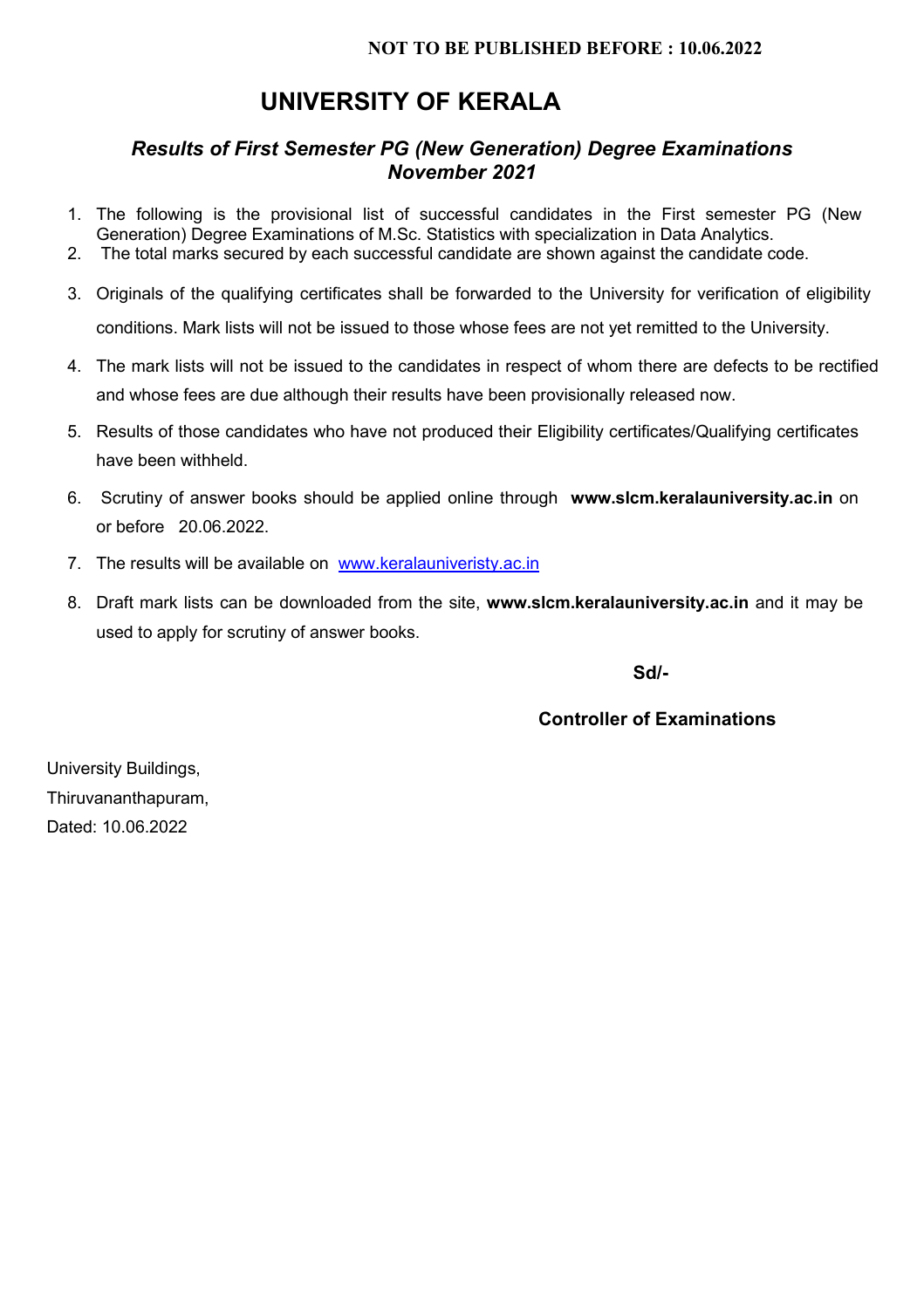SYNDICATE - IN - CIRCULATION

#### **RESULT ABSTRACT**

This results of the Statistics With Specialization In Data Analytics in affiliated Colleges as declared by the respective Board ofExaminers are given below Semester : First Month & Year : November 2021

| <b>Exam Code</b> | Programme                                        | <b>No.of Students</b> |                |                                  | Pass % |
|------------------|--------------------------------------------------|-----------------------|----------------|----------------------------------|--------|
|                  |                                                  | Registerd             | Appeared       | <b>Passed</b>                    |        |
| 62620101         | Statistics With Specialization In Data Analytics | 12                    | $\overline{1}$ | 1 <sub>2</sub><br>$\overline{1}$ | 100    |

Sd/-

Controller of Examinations

**To,**

All Syndicate Members The P.S to V.C The P.S to P.V.C The P.A to Registrar The P.A to C.E EJ IX M & C PRO/Enquiry